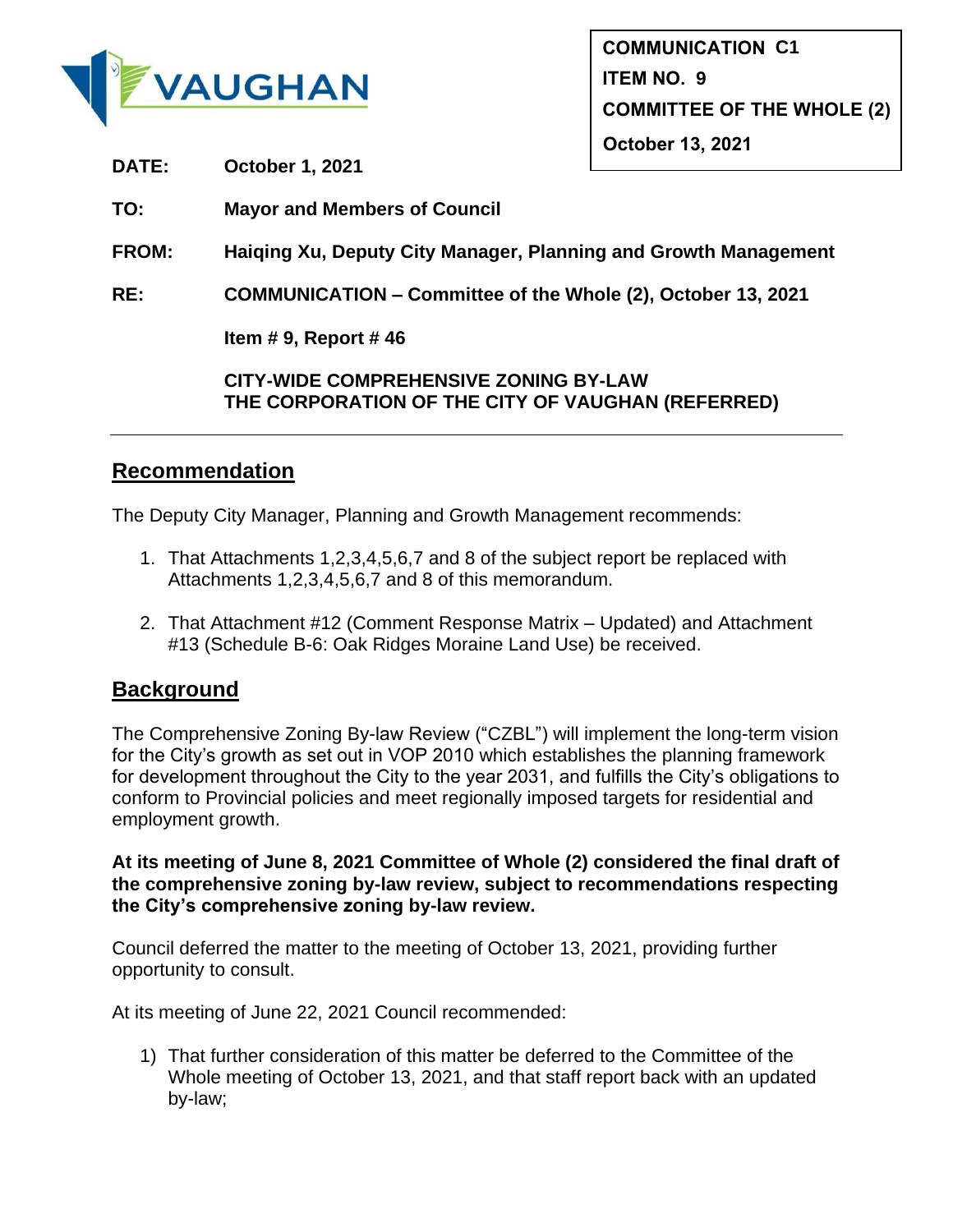- 2) That as a part of the deferral, staff be directed to address all site-specific concerns raised with a view to having the By-law conform to the VOP 2010 (as amended), legally existing uses and all Provincial plans;
- 3) That Schedule B-4 be deleted from the Bylaw as well as all textural references to the same;
- 4) That the illustration of Schedule B-4 be provided to residents and interested parties on the City of Vaughan's website for information purposes forthwith;
- 5) That the presentation by Sabrina Coletti and Robert Rappolt, WSP, Commerce Valley Drive West, Thornhill and Communication C58, presentation material entitled, "City of Vaughan City City-wide Comprehensive Zoning By By-law Review", on behalf of the City of Vaughan, be received;

Council also recommended that all communications (both oral and written submissions) for the item be received. City staff have reviewed all oral and written submissions and communications to Committee of the Whole and Council. Staff have prepared a new updated response matrix, found in Attachment 12, to provide an overview of the comments received, solutions considered as well as any revisions made as a result of input received. All minor modifications proposed, which are described in Attachment 12, have been updated throughout the final draft, as shown on Attachments 1 through 8.

City staff have confirmed that Schedule B-4 has been deleted and replaced with a new Schedule "B-4", which delineates the existing boundaries of Minister Zoning Orders which are legally in effect. This new schedule ensures that the newly consolidated comprehensive zoning by-law appropriately acknowledges the status of a Minister Zoning Order.

In preparation of the revised response matrix, it is noted that as a conformity exercise, VOP 2010 serves as the primary source of policy direction for the CZBL. VOP 2010 broadly identifies permitted uses and other expectations for development. It is recognized that the City is undertaking the MCR process for VOP 2010 as required by Provincial legislation and will align with the Region's population and employment forecasts, land budget and Regional Official Plan policies. This process will ultimately inform future CZBL updates. The CZBL will continue to be updated, on a housekeeping and comprehensive basis, in response to the changes in Provincial legislation, as well as York Region and City official plan policy.

For more information, contact Brandon Correia, Manager of Special Projects, ext. 8227.

## **Attachments**

- 1. [Comprehensive Zoning By-law \(Final | 001-2021\)](https://www.vaughan.ca/services/business/zoning_services/General%20Documents/Comprehensive%20Zoning%20By-law%20%28Final%2001-2021%29.pdf)
- 2. Comprehensive Zoning By-law (Final | 001-2021) Section 14: Zone Exceptions
	- [Exceptions 1-100](https://www.vaughan.ca/services/business/zoning_services/General%20Documents/Zone%20Exceptions%201-100%20%28Oct%2013%202021%29.pdf)
	- [Exceptions 101-200](https://www.vaughan.ca/services/business/zoning_services/General%20Documents/Zone%20Exceptions%20101-200%20%28Oct%2013%202021%29.pdf)
	- [Exceptions 201-300](https://www.vaughan.ca/services/business/zoning_services/General%20Documents/Zone%20Exceptions%20201-300%20%28Oct%2013%202021%29.pdf)
	- [Exceptions 301-400](https://www.vaughan.ca/services/business/zoning_services/General%20Documents/Zone%20Exceptions%20301-400%20%28Oct%2013%202021%29.pdf)